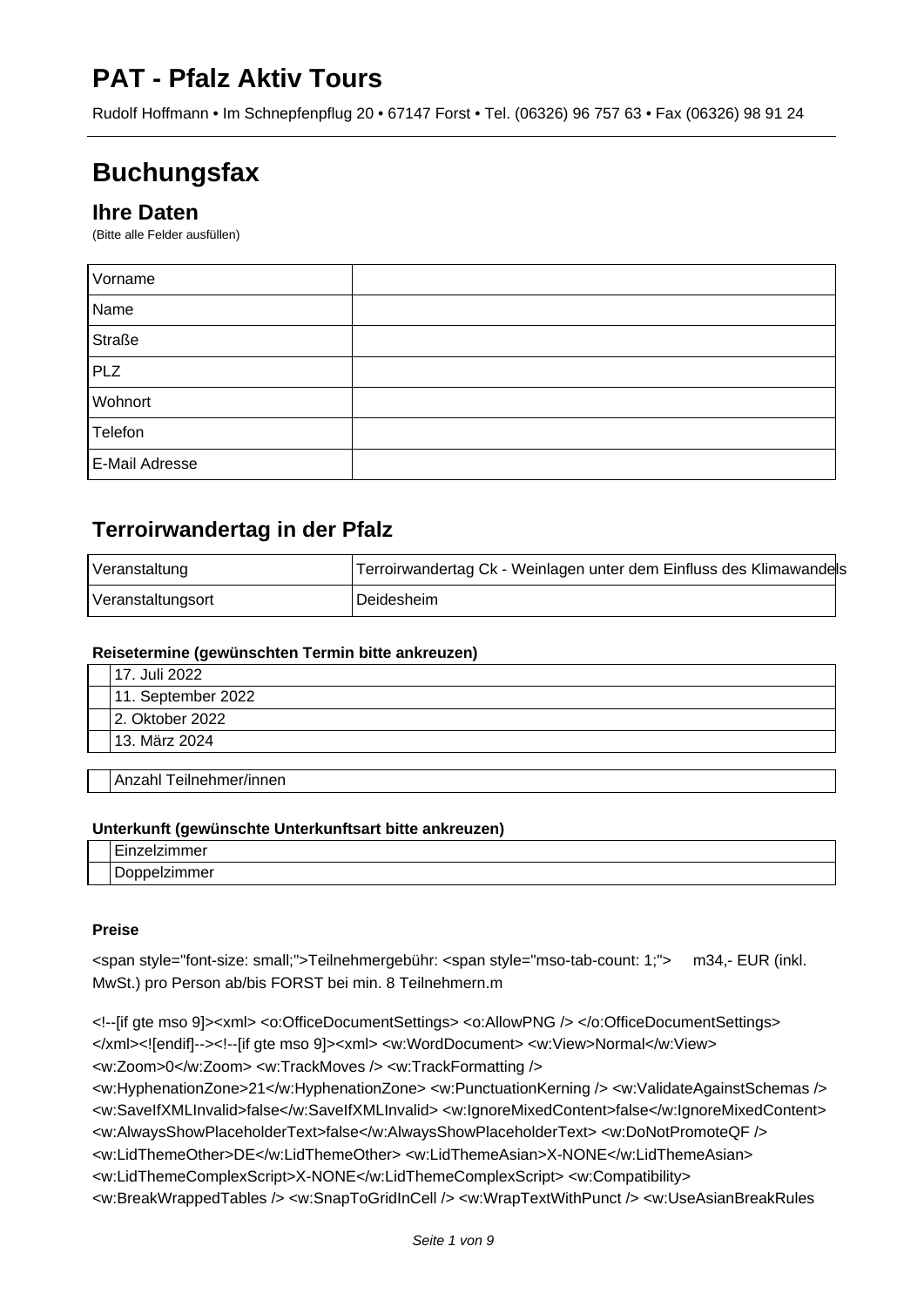Rudolf Hoffmann • Im Schnepfenpflug 20 • 67147 Forst • Tel. (06326) 96 757 63 • Fax (06326) 98 91 24

/> <w:DontGrowAutofit /> <w:SplitPgBreakAndParaMark /> <w:EnableOpenTypeKerning /> <w:DontFlipMirrorIndents /> <w:OverrideTableStyleHps /> </w:Compatibility> <m:mathPr> <m:mathFont m:val="Cambria Math" /> <m:brkBin m:val="before" /> <m:brkBinSub m:val=" " /> <m:smallFrac m:val="off" /> <m:dispDef /> <m:lMargin m:val="0" /> <m:rMargin m:val="0" /> <m:defJc m:val="centerGroup" /> <m:wrapIndent m:val="1440" /> <m:intLim m:val="subSup" /> <m:naryLim m:val="undOvr" /> </m:mathPr></w:WordDocument> </xml><![endif]--><!--[if gte mso 9]><xml> <w:LatentStyles DefLockedState="false" DefUnhideWhenUsed="false" DefSemiHidden="false" DefQFormat="false" DefPriority="99" LatentStyleCount="376"> <w:LsdException Locked="false" Priority="0" QFormat="true" Name="Normal" /> <w:LsdException Locked="false" Priority="9" QFormat="true" Name="heading 1" /> <w:LsdException Locked="false" Priority="9" SemiHidden="true" UnhideWhenUsed="true" QFormat="true" Name="heading 2" /> <w:LsdException Locked="false" Priority="9" SemiHidden="true" UnhideWhenUsed="true" QFormat="true" Name="heading 3" /> <w:LsdException Locked="false" Priority="9" SemiHidden="true" UnhideWhenUsed="true" QFormat="true" Name="heading 4" /> <w:LsdException Locked="false" Priority="9" SemiHidden="true" UnhideWhenUsed="true" QFormat="true" Name="heading 5" /> <w:LsdException Locked="false" Priority="9" SemiHidden="true" UnhideWhenUsed="true" QFormat="true" Name="heading 6" /> <w:LsdException Locked="false" Priority="9" SemiHidden="true" UnhideWhenUsed="true" QFormat="true" Name="heading 7" /> <w:LsdException Locked="false" Priority="9" SemiHidden="true" UnhideWhenUsed="true" QFormat="true" Name="heading 8" /> <w:LsdException Locked="false" Priority="9" SemiHidden="true" UnhideWhenUsed="true" QFormat="true" Name="heading 9" /> <w:LsdException Locked="false" SemiHidden="true" UnhideWhenUsed="true" Name="index 1" /> <w:LsdException Locked="false" SemiHidden="true" UnhideWhenUsed="true" Name="index 2" /> <w:LsdException Locked="false" SemiHidden="true" UnhideWhenUsed="true" Name="index 3" /> <w:LsdException Locked="false" SemiHidden="true" UnhideWhenUsed="true" Name="index 4" /> <w:LsdException Locked="false" SemiHidden="true" UnhideWhenUsed="true" Name="index 5" /> <w:LsdException Locked="false" SemiHidden="true" UnhideWhenUsed="true" Name="index 6" /> <w:LsdException Locked="false" SemiHidden="true" UnhideWhenUsed="true" Name="index 7" /> <w:LsdException Locked="false" SemiHidden="true" UnhideWhenUsed="true" Name="index 8" /> <w:LsdException Locked="false" SemiHidden="true" UnhideWhenUsed="true" Name="index 9" /> <w:LsdException Locked="false" Priority="39" SemiHidden="true" UnhideWhenUsed="true" Name="toc 1" /> <w:LsdException Locked="false" Priority="39" SemiHidden="true" UnhideWhenUsed="true" Name="toc 2" /> <w:LsdException Locked="false" Priority="39" SemiHidden="true" UnhideWhenUsed="true" Name="toc 3" /> <w:LsdException Locked="false" Priority="39" SemiHidden="true" UnhideWhenUsed="true" Name="toc 4" /> <w:LsdException Locked="false" Priority="39" SemiHidden="true" UnhideWhenUsed="true" Name="toc 5" /> <w:LsdException Locked="false" Priority="39" SemiHidden="true" UnhideWhenUsed="true" Name="toc 6" /> <w:LsdException Locked="false" Priority="39" SemiHidden="true" UnhideWhenUsed="true" Name="toc 7" /> <w:LsdException Locked="false" Priority="39" SemiHidden="true" UnhideWhenUsed="true" Name="toc 8" /> <w:LsdException Locked="false" Priority="39" SemiHidden="true" UnhideWhenUsed="true" Name="toc 9" /> <w:LsdException Locked="false" SemiHidden="true" UnhideWhenUsed="true" Name="Normal Indent" /> <w:LsdException Locked="false" SemiHidden="true" UnhideWhenUsed="true" Name="footnote text" /> <w:LsdException Locked="false" SemiHidden="true" UnhideWhenUsed="true" Name="annotation text" /> <w:LsdException Locked="false" SemiHidden="true" UnhideWhenUsed="true" Name="header" /> <w:LsdException Locked="false" SemiHidden="true" UnhideWhenUsed="true" Name="footer" /> <w:LsdException Locked="false" SemiHidden="true" UnhideWhenUsed="true" Name="index heading" /> <w:LsdException Locked="false" Priority="35" SemiHidden="true" UnhideWhenUsed="true" QFormat="true" Name="caption" /> <w:LsdException Locked="false" SemiHidden="true"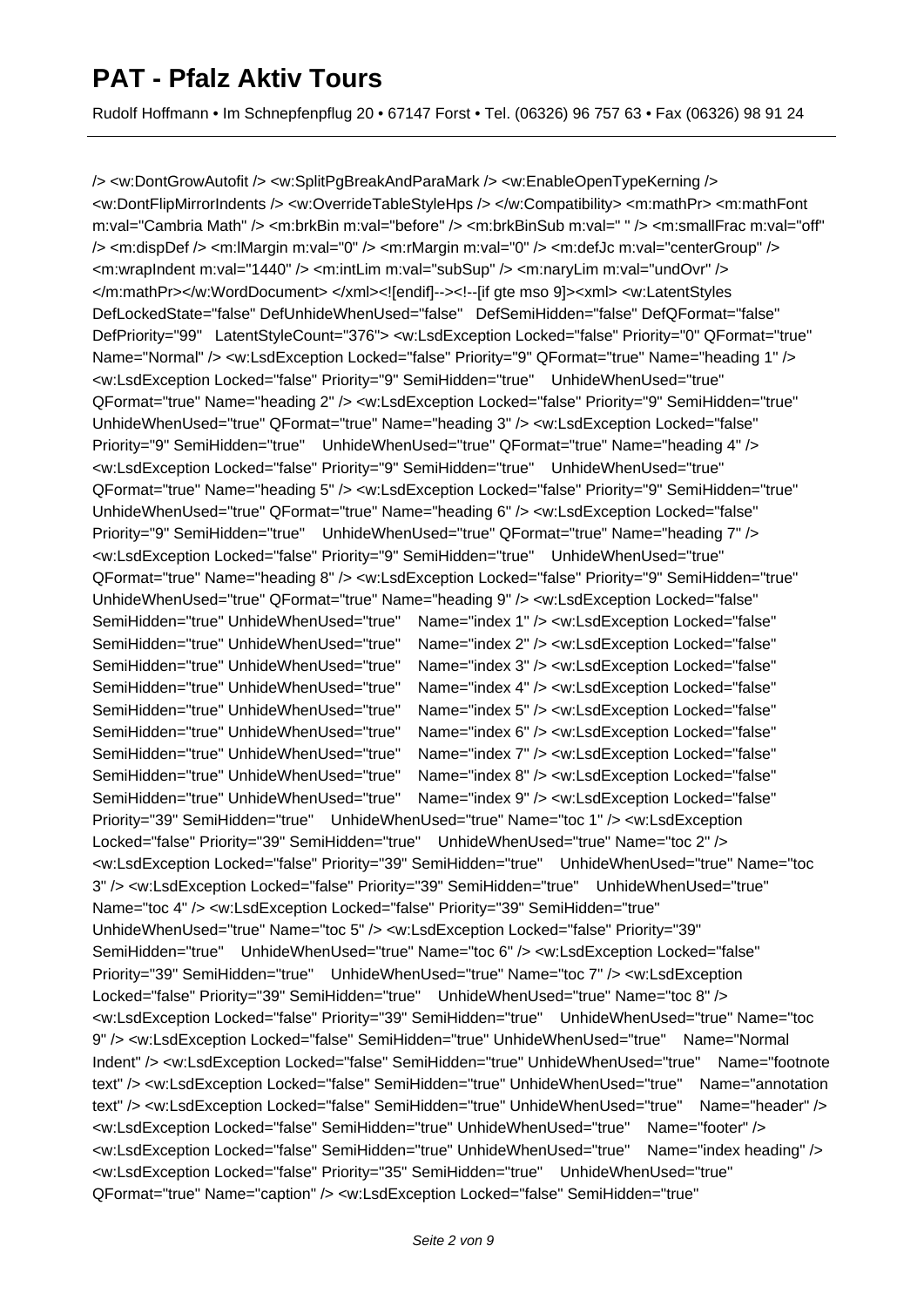Rudolf Hoffmann • Im Schnepfenpflug 20 • 67147 Forst • Tel. (06326) 96 757 63 • Fax (06326) 98 91 24

UnhideWhenUsed="true" Name="table of figures" /> <w:LsdException Locked="false" SemiHidden="true" UnhideWhenUsed="true" Name="envelope address" /> <w:LsdException Locked="false" SemiHidden="true" UnhideWhenUsed="true" Name="envelope return" /> <w:LsdException Locked="false" SemiHidden="true" UnhideWhenUsed="true" Name="footnote reference" /> <w:LsdException Locked="false" SemiHidden="true" UnhideWhenUsed="true" Name="annotation reference" /> <w:LsdException Locked="false" SemiHidden="true" UnhideWhenUsed="true" Name="line number" /> <w:LsdException Locked="false" SemiHidden="true" UnhideWhenUsed="true" Name="page number" /> <w:LsdException Locked="false" SemiHidden="true" UnhideWhenUsed="true" Name="endnote reference" /> <w:LsdException Locked="false" SemiHidden="true" UnhideWhenUsed="true" Name="endnote text" /> <w:LsdException Locked="false" SemiHidden="true" UnhideWhenUsed="true" Name="table of authorities" /> <w:LsdException Locked="false" SemiHidden="true" UnhideWhenUsed="true" Name="macro" /> <w:LsdException Locked="false" SemiHidden="true" UnhideWhenUsed="true" Name="toa heading" /> <w:LsdException Locked="false" SemiHidden="true" UnhideWhenUsed="true" Name="List" /> <w:LsdException Locked="false" SemiHidden="true" UnhideWhenUsed="true" Name="List Bullet" /> <w:LsdException Locked="false" SemiHidden="true" UnhideWhenUsed="true" Name="List Number" /> <w:LsdException Locked="false" SemiHidden="true" UnhideWhenUsed="true" Name="List 2" /> <w:LsdException Locked="false" SemiHidden="true" UnhideWhenUsed="true" Name="List 3" /> <w:LsdException Locked="false" SemiHidden="true" UnhideWhenUsed="true" Name="List 4" /> <w:LsdException Locked="false" SemiHidden="true" UnhideWhenUsed="true" Name="List 5" /> <w:LsdException Locked="false" SemiHidden="true" UnhideWhenUsed="true" Name="List Bullet 2" /> <w:LsdException Locked="false" SemiHidden="true" UnhideWhenUsed="true" Name="List Bullet 3" /> <w:LsdException Locked="false" SemiHidden="true" UnhideWhenUsed="true" Name="List Bullet 4" /> <w:LsdException Locked="false" SemiHidden="true" UnhideWhenUsed="true" Name="List Bullet 5" /> <w:LsdException Locked="false" SemiHidden="true" UnhideWhenUsed="true" Name="List Number 2" /> <w:LsdException Locked="false" SemiHidden="true" UnhideWhenUsed="true" Name="List Number 3" /> <w:LsdException Locked="false" SemiHidden="true" UnhideWhenUsed="true" Name="List Number 4" /> <w:LsdException Locked="false" SemiHidden="true" UnhideWhenUsed="true" Name="List Number 5" /> <w:LsdException Locked="false" Priority="10" QFormat="true" Name="Title" /> <w:LsdException Locked="false" SemiHidden="true" UnhideWhenUsed="true" Name="Closing" /> <w:LsdException Locked="false" SemiHidden="true" UnhideWhenUsed="true" Name="Signature" /> <w:LsdException Locked="false" Priority="1" SemiHidden="true" UnhideWhenUsed="true" Name="Default Paragraph Font" /> <w:LsdException Locked="false" SemiHidden="true" UnhideWhenUsed="true" Name="Body Text" /> <w:LsdException Locked="false" SemiHidden="true" UnhideWhenUsed="true" Name="Body Text Indent" /> <w:LsdException Locked="false" SemiHidden="true" UnhideWhenUsed="true" Name="List Continue" /> <w:LsdException Locked="false" SemiHidden="true" UnhideWhenUsed="true" Name="List Continue 2" /> <w:LsdException Locked="false" SemiHidden="true" UnhideWhenUsed="true" Name="List Continue 3" /> <w:LsdException Locked="false" SemiHidden="true" UnhideWhenUsed="true" Name="List Continue 4" /> <w:LsdException Locked="false" SemiHidden="true" UnhideWhenUsed="true" Name="List Continue 5" /> <w:LsdException Locked="false" SemiHidden="true" UnhideWhenUsed="true" Name="Message Header" /> <w:LsdException Locked="false" Priority="11" QFormat="true" Name="Subtitle" /> <w:LsdException Locked="false" SemiHidden="true" UnhideWhenUsed="true" Name="Salutation" /> <w:LsdException Locked="false" SemiHidden="true" UnhideWhenUsed="true" Name="Date" /> <w:LsdException Locked="false" SemiHidden="true" UnhideWhenUsed="true" Name="Body Text First Indent" /> <w:LsdException Locked="false" SemiHidden="true" UnhideWhenUsed="true" Name="Body Text First Indent 2" /> <w:LsdException Locked="false" SemiHidden="true" UnhideWhenUsed="true" Name="Note Heading" /> <w:LsdException Locked="false" SemiHidden="true" UnhideWhenUsed="true" Name="Body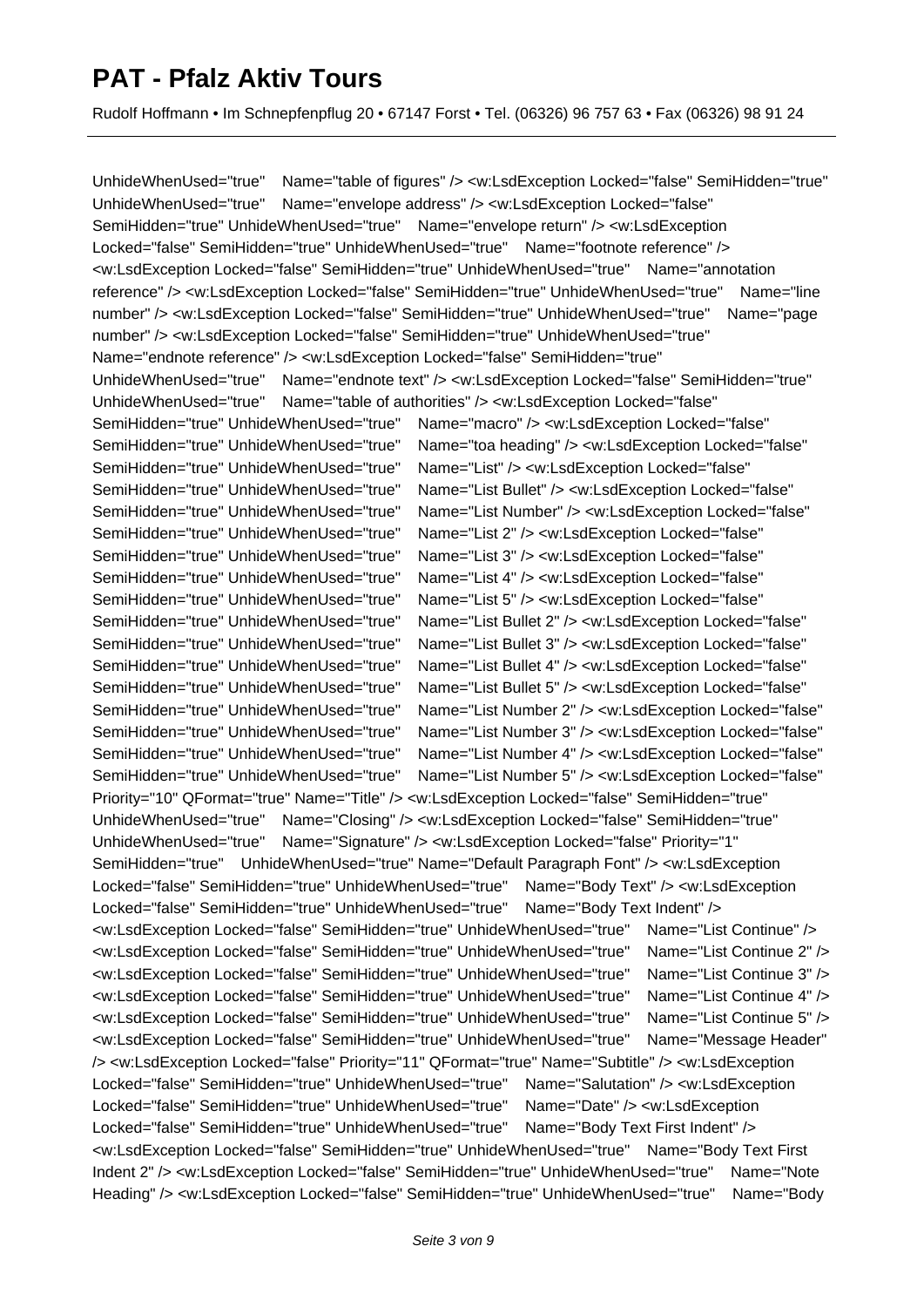Rudolf Hoffmann • Im Schnepfenpflug 20 • 67147 Forst • Tel. (06326) 96 757 63 • Fax (06326) 98 91 24

Text 2" /> <w:LsdException Locked="false" SemiHidden="true" UnhideWhenUsed="true" Name="Body Text 3" /> <w:LsdException Locked="false" SemiHidden="true" UnhideWhenUsed="true" Name="Body Text Indent 2" /> <w:LsdException Locked="false" SemiHidden="true" UnhideWhenUsed="true" Name="Body Text Indent 3" /> <w:LsdException Locked="false" SemiHidden="true" UnhideWhenUsed="true" Name="Block Text" /> <w:LsdException Locked="false" SemiHidden="true" UnhideWhenUsed="true" Name="Hyperlink" /> <w:LsdException Locked="false" SemiHidden="true" UnhideWhenUsed="true" Name="FollowedHyperlink" /> <w:LsdException Locked="false" Priority="22" QFormat="true" Name="Strong" /> <w:LsdException Locked="false" Priority="20" QFormat="true" Name="Emphasis" /> <w:LsdException Locked="false" SemiHidden="true" UnhideWhenUsed="true" Name="Document Map" /> <w:LsdException Locked="false" SemiHidden="true" UnhideWhenUsed="true" Name="Plain Text" /> <w:LsdException Locked="false" SemiHidden="true" UnhideWhenUsed="true" Name="E-mail Signature" /> <w:LsdException Locked="false" SemiHidden="true" UnhideWhenUsed="true" Name="HTML Top of Form" /> <w:LsdException Locked="false" SemiHidden="true" UnhideWhenUsed="true" Name="HTML Bottom of Form" /> <w:LsdException Locked="false" SemiHidden="true" UnhideWhenUsed="true" Name="Normal (Web)" /> <w:LsdException Locked="false"

SemiHidden="true" UnhideWhenUsed="true" Name="HTML Acronym" /> <w:LsdException Locked="false" SemiHidden="true" UnhideWhenUsed="true" Name="HTML Address" /> <w:LsdException Locked="false" SemiHidden="true" UnhideWhenUsed="true" Name="HTML Cite" /> <w:LsdException Locked="false" SemiHidden="true" UnhideWhenUsed="true" Name="HTML Code" /> <w:LsdException Locked="false" SemiHidden="true" UnhideWhenUsed="true" Name="HTML Definition" /> <w:LsdException Locked="false" SemiHidden="true" UnhideWhenUsed="true" Name="HTML Keyboard" /> <w:LsdException Locked="false" SemiHidden="true" UnhideWhenUsed="true" Name="HTML Preformatted" /> <w:LsdException Locked="false" SemiHidden="true" UnhideWhenUsed="true" Name="HTML Sample" /> <w:LsdException Locked="false" SemiHidden="true" UnhideWhenUsed="true" Name="HTML Typewriter" /> <w:LsdException Locked="false" SemiHidden="true"

UnhideWhenUsed="true" Name="HTML Variable" /> <w:LsdException Locked="false" SemiHidden="true" UnhideWhenUsed="true" Name="Normal Table" /> <w:LsdException Locked="false" SemiHidden="true" UnhideWhenUsed="true" Name="annotation subject" /> <w:LsdException Locked="false"

SemiHidden="true" UnhideWhenUsed="true" Name="No List" /> <w:LsdException Locked="false"

SemiHidden="true" UnhideWhenUsed="true" Name="Outline List 1" /> <w:LsdException Locked="false" SemiHidden="true" UnhideWhenUsed="true" Name="Outline List 2" /> <w:LsdException Locked="false" SemiHidden="true" UnhideWhenUsed="true" Name="Outline List 3" /> <w:LsdException Locked="false" SemiHidden="true" UnhideWhenUsed="true" Name="Table Simple 1" /> <w:LsdException Locked="false" SemiHidden="true" UnhideWhenUsed="true" Name="Table Simple 2" /> <w:LsdException Locked="false" SemiHidden="true" UnhideWhenUsed="true" Name="Table Simple 3" /> <w:LsdException Locked="false" SemiHidden="true" UnhideWhenUsed="true" Name="Table Classic 1" /> <w:LsdException Locked="false" SemiHidden="true" UnhideWhenUsed="true" Name="Table Classic 2" />

<w:LsdException Locked="false" SemiHidden="true" UnhideWhenUsed="true" Name="Table Classic 3" /> <w:LsdException Locked="false" SemiHidden="true" UnhideWhenUsed="true" Name="Table Classic 4" /> <w:LsdException Locked="false" SemiHidden="true" UnhideWhenUsed="true" Name="Table Colorful 1" /> <w:LsdException Locked="false" SemiHidden="true" UnhideWhenUsed="true" Name="Table Colorful 2" /> <w:LsdException Locked="false" SemiHidden="true" UnhideWhenUsed="true"

 Name="Table Colorful 3" /> <w:LsdException Locked="false" SemiHidden="true" UnhideWhenUsed="true" Name="Table Columns 1" /> <w:LsdException Locked="false" SemiHidden="true" UnhideWhenUsed="true" Name="Table Columns 2" /> <w:LsdException Locked="false" SemiHidden="true" UnhideWhenUsed="true" Name="Table Columns 3" /> <w:LsdException Locked="false" SemiHidden="true" UnhideWhenUsed="true" Name="Table Columns 4"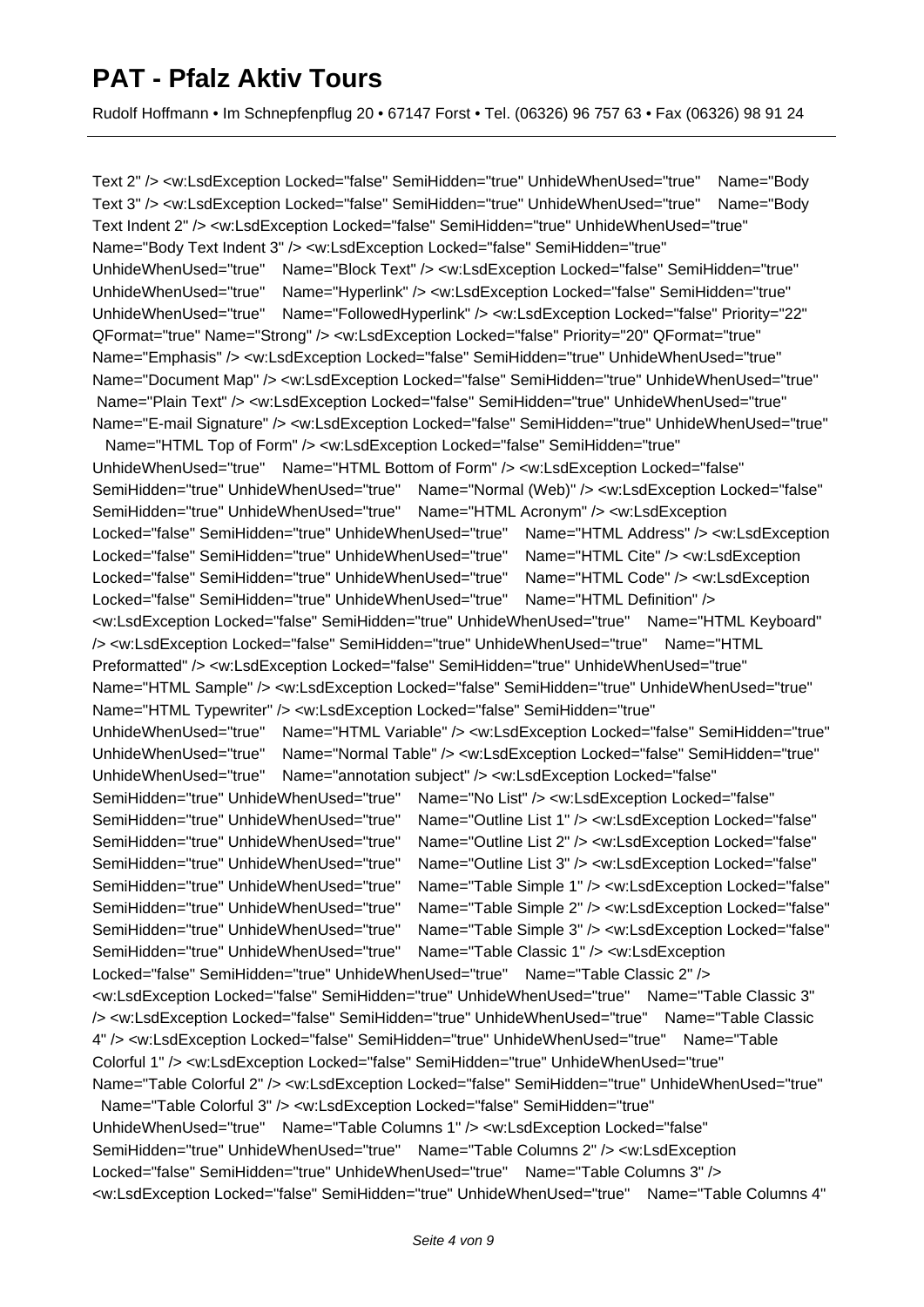Rudolf Hoffmann • Im Schnepfenpflug 20 • 67147 Forst • Tel. (06326) 96 757 63 • Fax (06326) 98 91 24

/> <w:LsdException Locked="false" SemiHidden="true" UnhideWhenUsed="true" Name="Table Columns 5" /> <w:LsdException Locked="false" SemiHidden="true" UnhideWhenUsed="true" Name="Table Grid 1" /> <w:LsdException Locked="false" SemiHidden="true" UnhideWhenUsed="true" Name="Table Grid 2" /> <w:LsdException Locked="false" SemiHidden="true" UnhideWhenUsed="true" Name="Table Grid 3" /> <w:LsdException Locked="false" SemiHidden="true" UnhideWhenUsed="true" Name="Table Grid 4" /> <w:LsdException Locked="false" SemiHidden="true" UnhideWhenUsed="true" Name="Table Grid 5" /> <w:LsdException Locked="false" SemiHidden="true" UnhideWhenUsed="true" Name="Table Grid 6" /> <w:LsdException Locked="false" SemiHidden="true" UnhideWhenUsed="true" Name="Table Grid 7" /> <w:LsdException Locked="false" SemiHidden="true" UnhideWhenUsed="true" Name="Table Grid 8" /> <w:LsdException Locked="false" SemiHidden="true" UnhideWhenUsed="true" Name="Table List 1" /> <w:LsdException Locked="false" SemiHidden="true" UnhideWhenUsed="true" Name="Table List 2" /> <w:LsdException Locked="false" SemiHidden="true" UnhideWhenUsed="true" Name="Table List 3" /> <w:LsdException Locked="false" SemiHidden="true" UnhideWhenUsed="true" Name="Table List 4" /> <w:LsdException Locked="false" SemiHidden="true" UnhideWhenUsed="true" Name="Table List 5" /> <w:LsdException Locked="false" SemiHidden="true" UnhideWhenUsed="true" Name="Table List 6" /> <w:LsdException Locked="false" SemiHidden="true" UnhideWhenUsed="true" Name="Table List 7" /> <w:LsdException Locked="false" SemiHidden="true" UnhideWhenUsed="true" Name="Table List 8" /> <w:LsdException Locked="false" SemiHidden="true" UnhideWhenUsed="true" Name="Table 3D effects 1" /> <w:LsdException Locked="false" SemiHidden="true" UnhideWhenUsed="true" Name="Table 3D effects 2" /> <w:LsdException Locked="false" SemiHidden="true" UnhideWhenUsed="true" Name="Table 3D effects 3" /> <w:LsdException Locked="false" SemiHidden="true" UnhideWhenUsed="true" Name="Table Contemporary" /> <w:LsdException Locked="false" SemiHidden="true" UnhideWhenUsed="true" Name="Table Elegant" /> <w:LsdException Locked="false" SemiHidden="true" UnhideWhenUsed="true" Name="Table Professional" /> <w:LsdException Locked="false" SemiHidden="true" UnhideWhenUsed="true" Name="Table Subtle 1" /> <w:LsdException Locked="false" SemiHidden="true" UnhideWhenUsed="true" Name="Table Subtle 2" /> <w:LsdException Locked="false" SemiHidden="true" UnhideWhenUsed="true" Name="Table Web 1" /> <w:LsdException Locked="false" SemiHidden="true" UnhideWhenUsed="true" Name="Table Web 2" /> <w:LsdException Locked="false" SemiHidden="true" UnhideWhenUsed="true" Name="Table Web 3" /> <w:LsdException Locked="false" SemiHidden="true" UnhideWhenUsed="true" Name="Balloon Text" /> <w:LsdException Locked="false" Priority="39" Name="Table Grid" /> <w:LsdException Locked="false" SemiHidden="true" UnhideWhenUsed="true" Name="Table Theme" /> <w:LsdException Locked="false" SemiHidden="true" Name="Placeholder Text" /> <w:LsdException Locked="false" Priority="1" QFormat="true" Name="No Spacing" /> <w:LsdException Locked="false" Priority="60" Name="Light Shading" /> <w:LsdException Locked="false" Priority="61" Name="Light List" /> <w:LsdException Locked="false" Priority="62" Name="Light Grid" /> <w:LsdException Locked="false" Priority="63" Name="Medium Shading 1" /> <w:LsdException Locked="false" Priority="64" Name="Medium Shading 2" /> <w:LsdException Locked="false" Priority="65" Name="Medium List 1" /> <w:LsdException Locked="false" Priority="66" Name="Medium List 2" /> <w:LsdException Locked="false" Priority="67" Name="Medium Grid 1" /> <w:LsdException Locked="false" Priority="68" Name="Medium Grid 2" /> <w:LsdException Locked="false" Priority="69" Name="Medium Grid 3" /> <w:LsdException Locked="false" Priority="70" Name="Dark List" /> <w:LsdException Locked="false" Priority="71" Name="Colorful Shading" /> <w:LsdException Locked="false" Priority="72" Name="Colorful List" /> <w:LsdException Locked="false" Priority="73" Name="Colorful Grid" /> <w:LsdException Locked="false" Priority="60" Name="Light Shading Accent 1" /> <w:LsdException Locked="false" Priority="61" Name="Light List Accent 1" /> <w:LsdException Locked="false" Priority="62" Name="Light Grid Accent 1" /> <w:LsdException Locked="false" Priority="63" Name="Medium Shading 1 Accent 1" /> <w:LsdException Locked="false" Priority="64" Name="Medium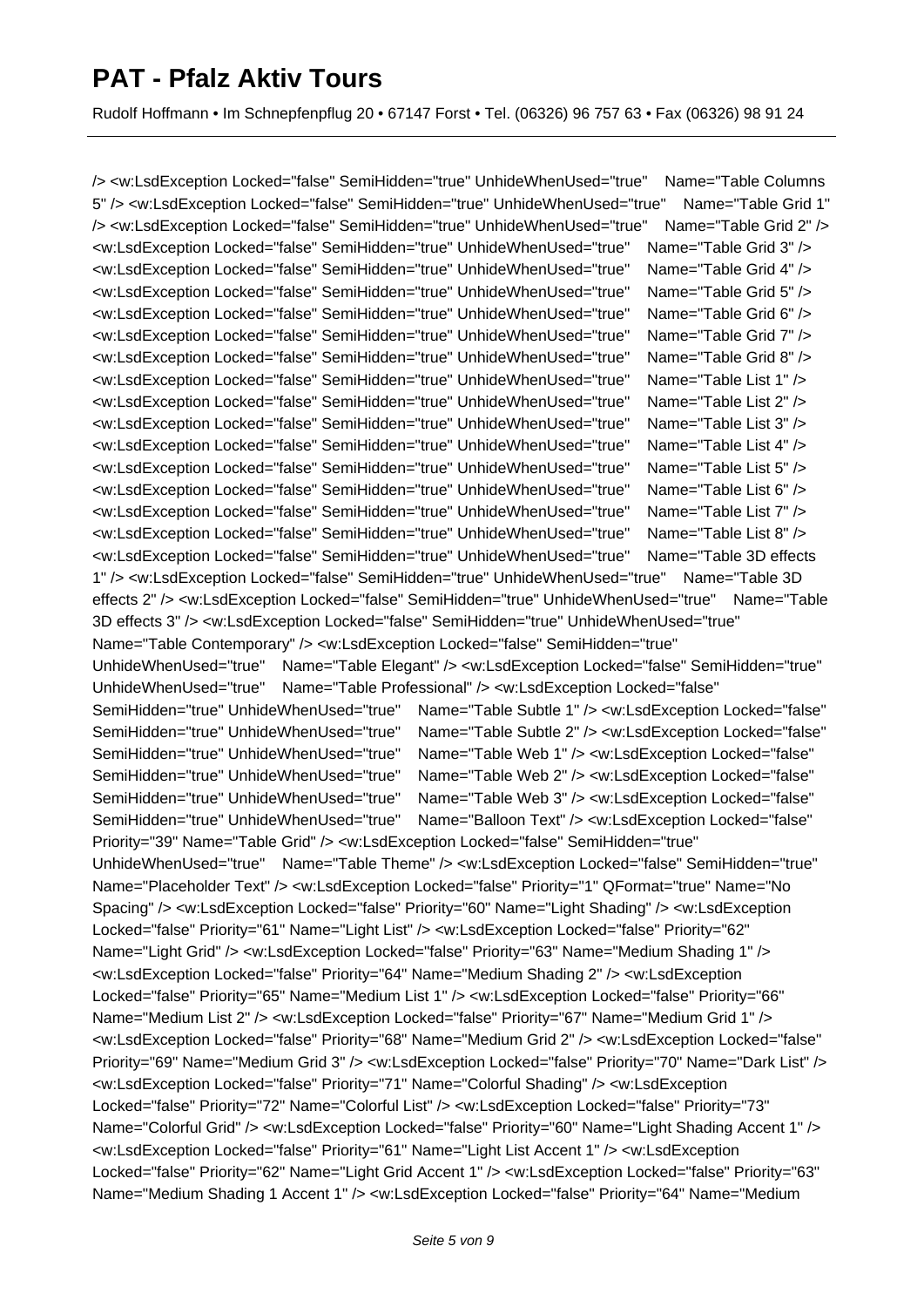Rudolf Hoffmann • Im Schnepfenpflug 20 • 67147 Forst • Tel. (06326) 96 757 63 • Fax (06326) 98 91 24

Shading 2 Accent 1" /> <w:LsdException Locked="false" Priority="65" Name="Medium List 1 Accent 1" /> <w:LsdException Locked="false" SemiHidden="true" Name="Revision" /> <w:LsdException Locked="false" Priority="34" QFormat="true" Name="List Paragraph" /> <w:LsdException Locked="false" Priority="29" QFormat="true" Name="Quote" /> <w:LsdException Locked="false" Priority="30" QFormat="true" Name="Intense Quote" /> <w:LsdException Locked="false" Priority="66" Name="Medium List 2 Accent 1" /> <w:LsdException Locked="false" Priority="67" Name="Medium Grid 1 Accent 1" /> <w:LsdException Locked="false" Priority="68" Name="Medium Grid 2 Accent 1" /> <w:LsdException Locked="false" Priority="69" Name="Medium Grid 3 Accent 1" /> <w:LsdException Locked="false" Priority="70" Name="Dark List Accent 1" /> <w:LsdException Locked="false" Priority="71" Name="Colorful Shading Accent 1" /> <w:LsdException Locked="false" Priority="72" Name="Colorful List Accent 1" /> <w:LsdException Locked="false" Priority="73" Name="Colorful Grid Accent 1" /> <w:LsdException Locked="false" Priority="60" Name="Light Shading Accent 2" /> <w:LsdException Locked="false" Priority="61" Name="Light List Accent 2" /> <w:LsdException Locked="false" Priority="62" Name="Light Grid Accent 2" /> <w:LsdException Locked="false" Priority="63" Name="Medium Shading 1 Accent 2" /> <w:LsdException Locked="false" Priority="64" Name="Medium Shading 2 Accent 2" /> <w:LsdException Locked="false" Priority="65" Name="Medium List 1 Accent 2" /> <w:LsdException Locked="false" Priority="66" Name="Medium List 2 Accent 2" /> <w:LsdException Locked="false" Priority="67" Name="Medium Grid 1 Accent 2" /> <w:LsdException Locked="false" Priority="68" Name="Medium Grid 2 Accent 2" /> <w:LsdException Locked="false" Priority="69" Name="Medium Grid 3 Accent 2" /> <w:LsdException Locked="false" Priority="70" Name="Dark List Accent 2" /> <w:LsdException Locked="false" Priority="71" Name="Colorful Shading Accent 2" /> <w:LsdException Locked="false" Priority="72" Name="Colorful List Accent 2" /> <w:LsdException Locked="false" Priority="73" Name="Colorful Grid Accent 2" /> <w:LsdException Locked="false" Priority="60" Name="Light Shading Accent 3" /> <w:LsdException Locked="false" Priority="61" Name="Light List Accent 3" /> <w:LsdException Locked="false" Priority="62" Name="Light Grid Accent 3" /> <w:LsdException Locked="false" Priority="63" Name="Medium Shading 1 Accent 3" /> <w:LsdException Locked="false" Priority="64" Name="Medium Shading 2 Accent 3" /> <w:LsdException Locked="false" Priority="65" Name="Medium List 1 Accent 3" /> <w:LsdException Locked="false" Priority="66" Name="Medium List 2 Accent 3" /> <w:LsdException Locked="false" Priority="67" Name="Medium Grid 1 Accent 3" /> <w:LsdException Locked="false" Priority="68" Name="Medium Grid 2 Accent 3" /> <w:LsdException Locked="false" Priority="69" Name="Medium Grid 3 Accent 3" /> <w:LsdException Locked="false" Priority="70" Name="Dark List Accent 3" /> <w:LsdException Locked="false" Priority="71" Name="Colorful Shading Accent 3" /> <w:LsdException Locked="false" Priority="72" Name="Colorful List Accent 3" /> <w:LsdException Locked="false" Priority="73" Name="Colorful Grid Accent 3" /> <w:LsdException Locked="false" Priority="60" Name="Light Shading Accent 4" /> <w:LsdException Locked="false" Priority="61" Name="Light List Accent 4" /> <w:LsdException Locked="false" Priority="62" Name="Light Grid Accent 4" /> <w:LsdException Locked="false" Priority="63" Name="Medium Shading 1 Accent 4" /> <w:LsdException Locked="false" Priority="64" Name="Medium Shading 2 Accent 4" /> <w:LsdException Locked="false" Priority="65" Name="Medium List 1 Accent 4" /> <w:LsdException Locked="false" Priority="66" Name="Medium List 2 Accent 4" /> <w:LsdException Locked="false" Priority="67" Name="Medium Grid 1 Accent 4" /> <w:LsdException Locked="false" Priority="68" Name="Medium Grid 2 Accent 4" /> <w:LsdException Locked="false" Priority="69" Name="Medium Grid 3 Accent 4" /> <w:LsdException Locked="false" Priority="70" Name="Dark List Accent 4" /> <w:LsdException Locked="false" Priority="71" Name="Colorful Shading Accent 4" /> <w:LsdException Locked="false" Priority="72" Name="Colorful List Accent 4" /> <w:LsdException Locked="false" Priority="73" Name="Colorful Grid Accent 4" /> <w:LsdException Locked="false" Priority="60" Name="Light Shading Accent 5" /> <w:LsdException Locked="false" Priority="61" Name="Light List Accent 5" /> <w:LsdException Locked="false" Priority="62" Name="Light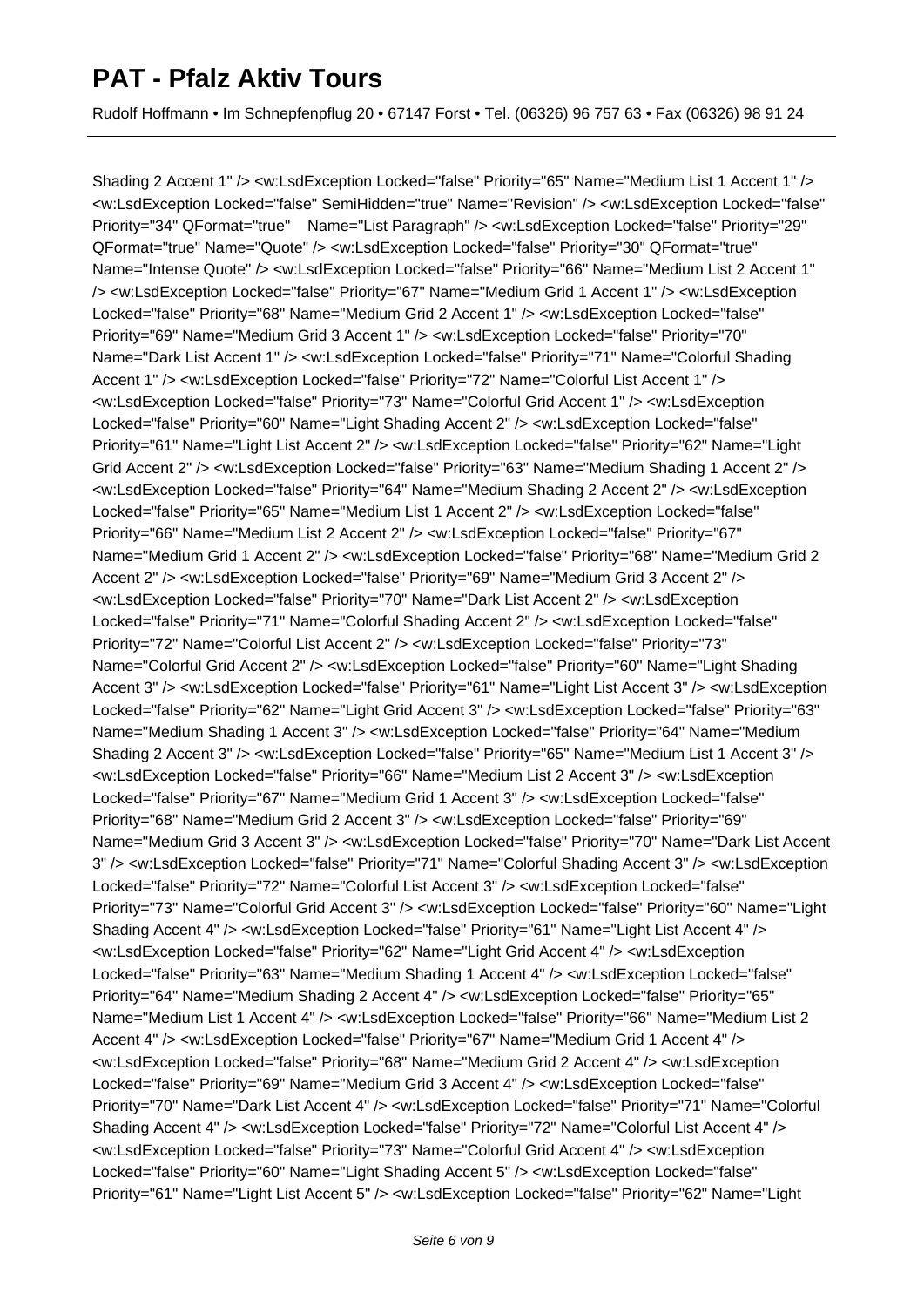Rudolf Hoffmann • Im Schnepfenpflug 20 • 67147 Forst • Tel. (06326) 96 757 63 • Fax (06326) 98 91 24

Grid Accent 5" /> <w:LsdException Locked="false" Priority="63" Name="Medium Shading 1 Accent 5" /> <w:LsdException Locked="false" Priority="64" Name="Medium Shading 2 Accent 5" /> <w:LsdException Locked="false" Priority="65" Name="Medium List 1 Accent 5" /> <w:LsdException Locked="false" Priority="66" Name="Medium List 2 Accent 5" /> <w:LsdException Locked="false" Priority="67" Name="Medium Grid 1 Accent 5" /> <w:LsdException Locked="false" Priority="68" Name="Medium Grid 2 Accent 5" /> <w:LsdException Locked="false" Priority="69" Name="Medium Grid 3 Accent 5" /> <w:LsdException Locked="false" Priority="70" Name="Dark List Accent 5" /> <w:LsdException Locked="false" Priority="71" Name="Colorful Shading Accent 5" /> <w:LsdException Locked="false" Priority="72" Name="Colorful List Accent 5" /> <w:LsdException Locked="false" Priority="73" Name="Colorful Grid Accent 5" /> <w:LsdException Locked="false" Priority="60" Name="Light Shading Accent 6" /> <w:LsdException Locked="false" Priority="61" Name="Light List Accent 6" /> <w:LsdException Locked="false" Priority="62" Name="Light Grid Accent 6" /> <w:LsdException Locked="false" Priority="63" Name="Medium Shading 1 Accent 6" /> <w:LsdException Locked="false" Priority="64" Name="Medium Shading 2 Accent 6" /> <w:LsdException Locked="false" Priority="65" Name="Medium List 1 Accent 6" /> <w:LsdException Locked="false" Priority="66" Name="Medium List 2 Accent 6" /> <w:LsdException Locked="false" Priority="67" Name="Medium Grid 1 Accent 6" /> <w:LsdException Locked="false" Priority="68" Name="Medium Grid 2 Accent 6" /> <w:LsdException Locked="false" Priority="69" Name="Medium Grid 3 Accent 6" /> <w:LsdException Locked="false" Priority="70" Name="Dark List Accent 6" /> <w:LsdException Locked="false" Priority="71" Name="Colorful Shading Accent 6" /> <w:LsdException Locked="false" Priority="72" Name="Colorful List Accent 6" /> <w:LsdException Locked="false" Priority="73" Name="Colorful Grid Accent 6" /> <w:LsdException Locked="false" Priority="19" QFormat="true" Name="Subtle Emphasis" /> <w:LsdException Locked="false" Priority="21" QFormat="true" Name="Intense Emphasis" /> <w:LsdException Locked="false" Priority="31" QFormat="true" Name="Subtle Reference" /> <w:LsdException Locked="false" Priority="32" QFormat="true" Name="Intense Reference" /> <w:LsdException Locked="false" Priority="33" QFormat="true" Name="Book Title" /> <w:LsdException Locked="false" Priority="37" SemiHidden="true" UnhideWhenUsed="true" Name="Bibliography" /> <w:LsdException Locked="false" Priority="39" SemiHidden="true" UnhideWhenUsed="true" QFormat="true" Name="TOC Heading" /> <w:LsdException Locked="false" Priority="41" Name="Plain Table 1" /> <w:LsdException Locked="false" Priority="42" Name="Plain Table 2" /> <w:LsdException Locked="false" Priority="43" Name="Plain Table 3" /> <w:LsdException Locked="false" Priority="44" Name="Plain Table 4" /> <w:LsdException Locked="false" Priority="45" Name="Plain Table 5" /> <w:LsdException Locked="false" Priority="40" Name="Grid Table Light" /> <w:LsdException Locked="false" Priority="46" Name="Grid Table 1 Light" /> <w:LsdException Locked="false" Priority="47" Name="Grid Table 2" /> <w:LsdException Locked="false" Priority="48" Name="Grid Table 3" /> <w:LsdException Locked="false" Priority="49" Name="Grid Table 4" /> <w:LsdException Locked="false" Priority="50" Name="Grid Table 5 Dark" /> <w:LsdException Locked="false" Priority="51" Name="Grid Table 6 Colorful" /> <w:LsdException Locked="false" Priority="52" Name="Grid Table 7 Colorful" /> <w:LsdException Locked="false" Priority="46" Name="Grid Table 1 Light Accent 1" /> <w:LsdException Locked="false" Priority="47" Name="Grid Table 2 Accent 1" /> <w:LsdException Locked="false" Priority="48" Name="Grid Table 3 Accent 1" /> <w:LsdException Locked="false" Priority="49" Name="Grid Table 4 Accent 1" /> <w:LsdException Locked="false" Priority="50" Name="Grid Table 5 Dark Accent 1" /> <w:LsdException Locked="false" Priority="51" Name="Grid Table 6 Colorful Accent 1" /> <w:LsdException Locked="false" Priority="52" Name="Grid Table 7 Colorful Accent 1" /> <w:LsdException Locked="false" Priority="46" Name="Grid Table 1 Light Accent 2" /> <w:LsdException Locked="false" Priority="47" Name="Grid Table 2 Accent 2" /> <w:LsdException Locked="false" Priority="48" Name="Grid Table 3 Accent 2" /> <w:LsdException Locked="false" Priority="49" Name="Grid Table 4 Accent 2" /> <w:LsdException Locked="false"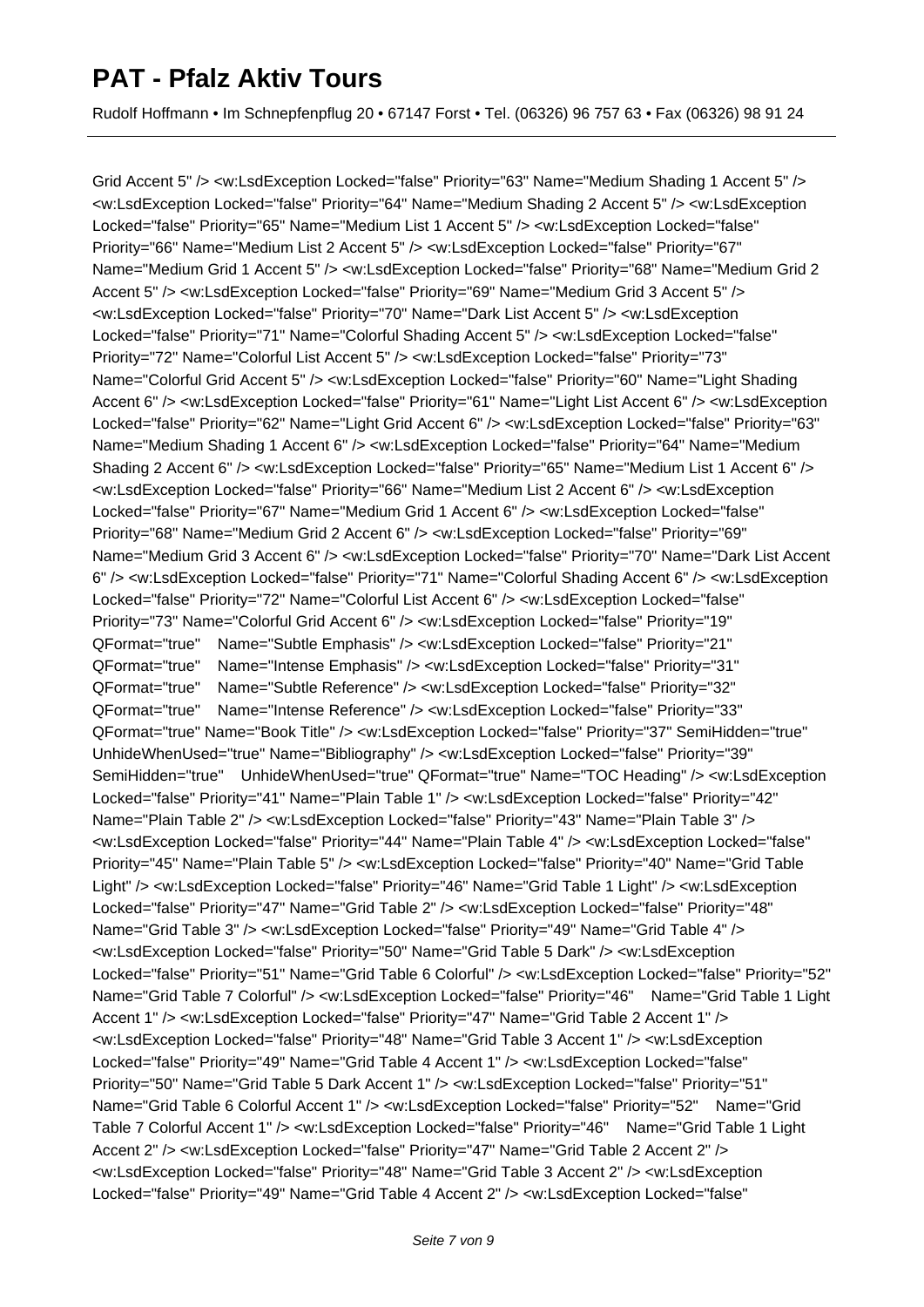Rudolf Hoffmann • Im Schnepfenpflug 20 • 67147 Forst • Tel. (06326) 96 757 63 • Fax (06326) 98 91 24

Priority="50" Name="Grid Table 5 Dark Accent 2" /> <w:LsdException Locked="false" Priority="51" Name="Grid Table 6 Colorful Accent 2" /> <w:LsdException Locked="false" Priority="52" Name="Grid Table 7 Colorful Accent 2" /> <w:LsdException Locked="false" Priority="46" Name="Grid Table 1 Light Accent 3" /> <w:LsdException Locked="false" Priority="47" Name="Grid Table 2 Accent 3" /> <w:LsdException Locked="false" Priority="48" Name="Grid Table 3 Accent 3" /> <w:LsdException Locked="false" Priority="49" Name="Grid Table 4 Accent 3" /> <w:LsdException Locked="false" Priority="50" Name="Grid Table 5 Dark Accent 3" /> <w:LsdException Locked="false" Priority="51" Name="Grid Table 6 Colorful Accent 3" /> <w:LsdException Locked="false" Priority="52" Name="Grid Table 7 Colorful Accent 3" /> <w:LsdException Locked="false" Priority="46" Name="Grid Table 1 Light Accent 4" /> <w:LsdException Locked="false" Priority="47" Name="Grid Table 2 Accent 4" /> <w:LsdException Locked="false" Priority="48" Name="Grid Table 3 Accent 4" /> <w:LsdException Locked="false" Priority="49" Name="Grid Table 4 Accent 4" /> <w:LsdException Locked="false" Priority="50" Name="Grid Table 5 Dark Accent 4" /> <w:LsdException Locked="false" Priority="51" Name="Grid Table 6 Colorful Accent 4" /> <w:LsdException Locked="false" Priority="52" Name="Grid Table 7 Colorful Accent 4" /> <w:LsdException Locked="false" Priority="46" Name="Grid Table 1 Light Accent 5" /> <w:LsdException Locked="false" Priority="47" Name="Grid Table 2 Accent 5" /> <w:LsdException Locked="false" Priority="48" Name="Grid Table 3 Accent 5" /> <w:LsdException Locked="false" Priority="49" Name="Grid Table 4 Accent 5" /> <w:LsdException Locked="false" Priority="50" Name="Grid Table 5 Dark Accent 5" /> <w:LsdException Locked="false" Priority="51" Name="Grid Table 6 Colorful Accent 5" /> <w:LsdException Locked="false" Priority="52" Name="Grid Table 7 Colorful Accent 5" /> <w:LsdException Locked="false" Priority="46" Name="Grid Table 1 Light Accent 6" /> <w:LsdException Locked="false" Priority="47" Name="Grid Table 2 Accent 6" /> <w:LsdException Locked="false" Priority="48" Name="Grid Table 3 Accent 6" /> <w:LsdException Locked="false" Priority="49" Name="Grid Table 4 Accent 6" /> <w:LsdException Locked="false" Priority="50" Name="Grid Table 5 Dark Accent 6" /> <w:LsdException Locked="false" Priority="51" Name="Grid Table 6 Colorful Accent 6" /> <w:LsdException Locked="false" Priority="52" Name="Grid Table 7 Colorful Accent 6" /> <w:LsdException Locked="false" Priority="46" Name="List Table 1 Light" /> <w:LsdException Locked="false" Priority="47" Name="List Table 2" /> <w:LsdException Locked="false" Priority="48" Name="List Table 3" /> <w:LsdException Locked="false" Priority="49" Name="List Table 4" /> <w:LsdException Locked="false" Priority="50" Name="List Table 5 Dark" /> <w:LsdException Locked="false" Priority="51" Name="List Table 6 Colorful" /> <w:LsdException Locked="false" Priority="52" Name="List Table 7 Colorful" /> <w:LsdException Locked="false" Priority="46" Name="List Table 1 Light Accent 1" /> <w:LsdException Locked="false" Priority="47" Name="List Table 2 Accent 1" /> <w:LsdException Locked="false" Priority="48" Name="List Table 3 Accent 1" /> <w:LsdException Locked="false" Priority="49" Name="List Table 4 Accent 1" /> <w:LsdException Locked="false" Priority="50" Name="List Table 5 Dark Accent 1" /> <w:LsdException Locked="false" Priority="51" Name="List Table 6 Colorful Accent 1" /> <w:LsdException Locked="false" Priority="52" Name="List Table 7 Colorful Accent 1" /> <w:LsdException Locked="false" Priority="46" Name="List Table 1 Light Accent 2" /> <w:LsdException Locked="false" Priority="47" Name="List Table 2 Accent 2" /> <w:LsdException Locked="false" Priority="48" Name="List Table 3 Accent 2" /> <w:LsdException Locked="false" Priority="49" Name="List Table 4 Accent 2" /> <w:LsdException Locked="false" Priority="50" Name="List Table 5 Dark Accent 2" /> <w:LsdException Locked="false" Priority="51" Name="List Table 6 Colorful Accent 2" /> <w:LsdException Locked="false" Priority="52" Name="List Table 7 Colorful Accent 2" /> <w:LsdException Locked="false" Priority="46" Name="List Table 1 Light Accent 3" /> <w:LsdException Locked="false" Priority="47" Name="List Table 2 Accent 3" /> <w:LsdException Locked="false" Priority="48" Name="List Table 3 Accent 3" /> <w:LsdException Locked="false" Priority="49" Name="List Table 4 Accent 3" /> <w:LsdException Locked="false"